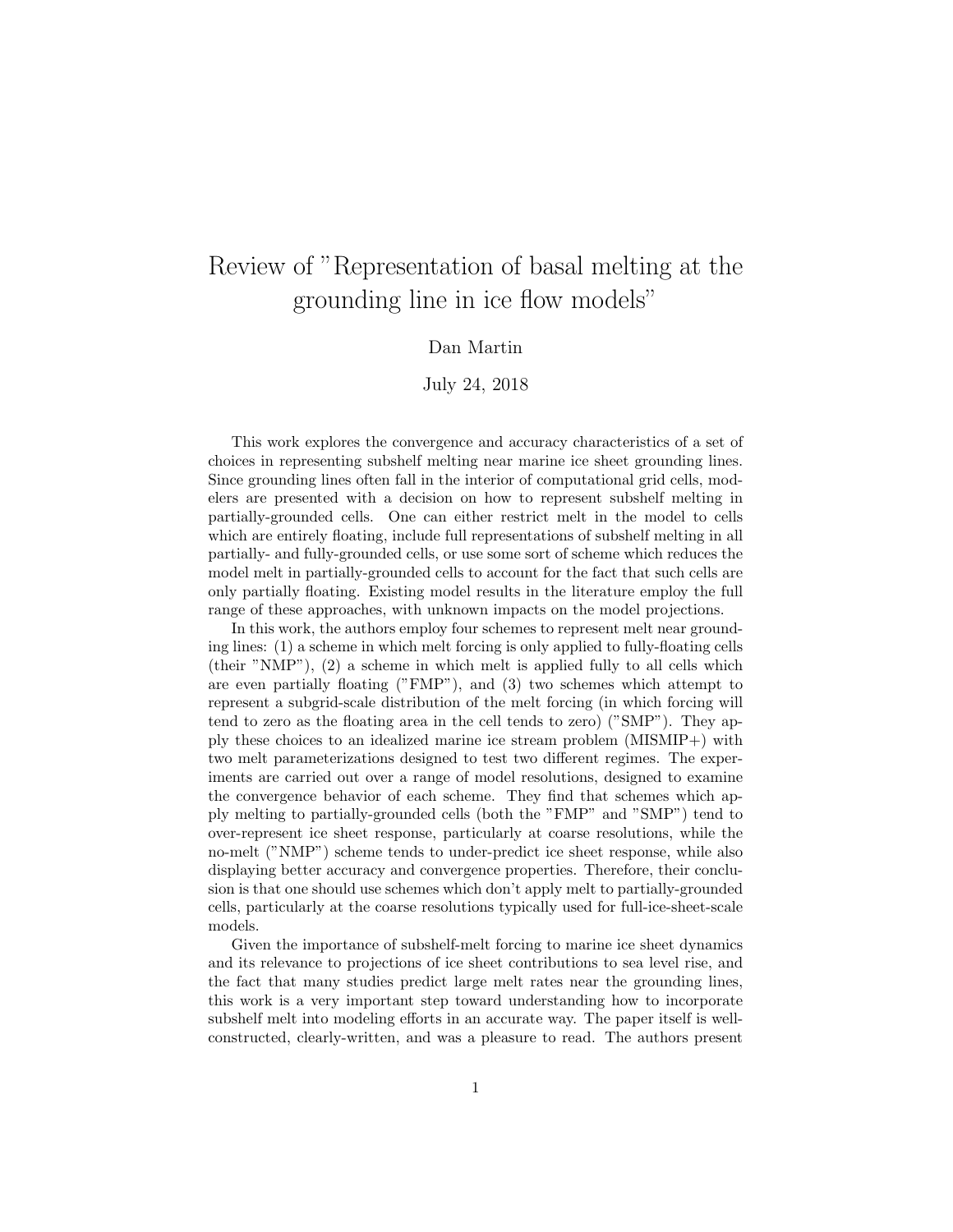a convincing explanation of their results, and their conclusion is well-supported by their results. I fully support publication, after a few minor fixes.

### Specific notes:

- 1. (p1, line 5): "which ultimately add..." add  $\rightarrow$  adds
- 2. (p2, line 20): It would be nice if you would also specify boundary conditions here to give a better feel for the problem without having to look up the citation for those unfamiliar with the Asay-Davis paper.
- 3. Figure 3 (and accompanying text): It would be helpful to see a convergence plot like figures 7&8 for the steady-state initial condition (or the results of Experiment 0) in order to see how the model itself is converging independent of the melt behavior (to better place the melt convergence results into context).
- 4. Experiments 1 and 2: How far does the GL (centerline) retreat in these experiments? It's useful to have some context relative to the coarse mesh spacing. (i.e. if it's only retreating  $O(10)$  2km cells, that could be relevant, particularly in terms of how smooth the NMP and FMP parameterizations would appear to the ice sheet (since they're discontinuous in time, while the SMP ones are continuous as the GL retreats).
- 5. (Figure 4): It's apparent that the 2km results aren't even in the asymptotic convergence regime. (just an observation, which would be clearer if there was a figure like I suggest in (3) above)
- 6. (p7, line 6): "type sub-element"  $\rightarrow$  "type of sub-element"
- 7. (p7, line 7): "with a mass loss"  $\rightarrow$  "with mass loss"
- 8. (p7, line 10): Are the different experiments all converging to the same solution? I think they are, but you never actually say that, and it's hard to tell exactly from the figures given their size)
- 9. (p8, line 5): "why the difference"  $\rightarrow$  "while the difference"
- 10. (Figures 5 and 6): I find the mesh-independence of the Weertman NMP case surprising, particularly for experiment 2, since you're potentially omitting a fair bit of melt near the GL. Any idea why this case looks that way?
- 11. (p.10, line 3): "overestime"  $\rightarrow$  "overestimate"
- 12. (p.10, line 8): "mass by a factor"  $\rightarrow$  "mass loss by a factor"
- 13. (p.10, line 9): "the grounding"  $\rightarrow$  "the grounding line"